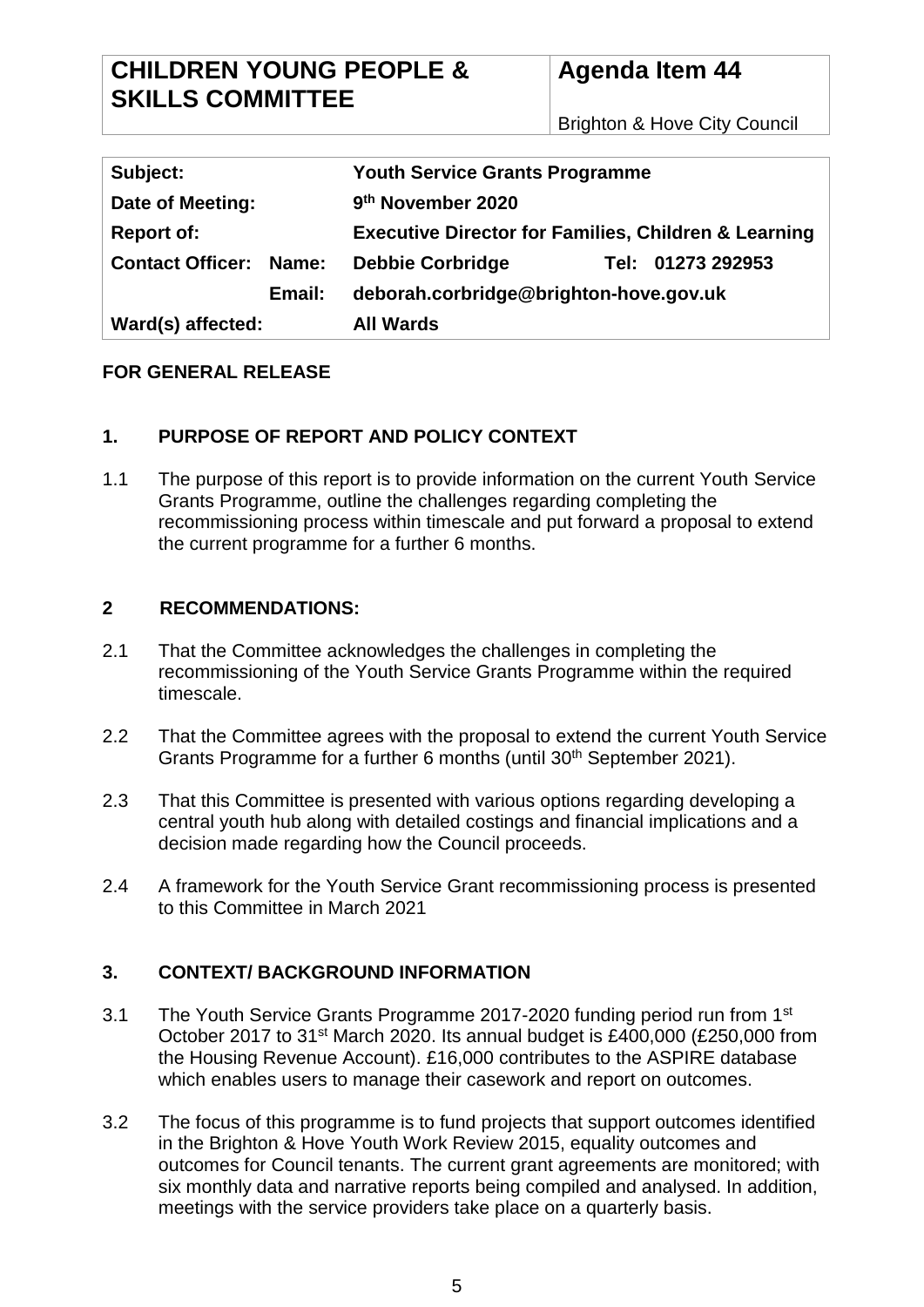- 3.3 In June 2019 the Children, Young People and Skills Committee and Housing Committee agreed to extend the current agreements by six months, to the end of September 2020, subject to consultation with Area Panels. This consultation took place in September 2019 and the Area Panels agreed.
- 3.4 In January 2020 the Children, Young people and Skills Committee agreed to extend the current Youth Service Grants programme for a further six months from 1st October to 31st March 2021.
- 3.5 The Brighton and Hove City Council 2020 to 2023 Corporate Plan includes its commitment to deliver high quality youth services by protecting funding and reviewing youth services across the city to improve coordination, establish a central youth hub and deliver services directly where possible.
- 3.6 It was agreed at the Children, Young People's and Skills Committee on 13<sup>th</sup> January that a review of current youth services in the city would be undertaken; this was completed and it was agreed that the findings and recommendations of the Youth Review will inform the Youth Service Grants recommissioning process and the proposed framework for this is bought to Committee in November
- 3.7 The Youth Review Report was presented at the Children, Young People and Skills Committee on 14th September where it was that:
	- Brighton Youth Centre (BYC) is recognised as one of the key youth providers in the city and for the Council to decide how to support with its refurbishment or rebuild by exploring all options.
	- That the Committee agrees that neighbourhood provision should remain and not be impacted on if any future investment towards a central youth hub is agreed
- 3.8 Options for supporting BYC with its refurbishment or rebuild and developing a Central Youth Hub therefore need to be explored with costs for each clearly outlined along with their financial implications.
- 3.9 There has, as yet, been no announcement on the Youth Investment Fund; therefore the eligibility criteria for this, along with other details are unknown. The announcement is expected imminently.
- 3.10 As there is no decision as yet regarding establishing a central youth hub, how much of the current Youth Service Grant Programme funding needs to be ringfenced for this and what funding will be available, it is difficult to propose a framework for the recommissioning process in time for an April 1<sup>st</sup> 2021 start.
- 3.11 A further 6 month extension to the current Youth Service Grant Programme would allow time for various options for a Central Youth Hub to be explored, along with costings for each, gain information on the Youth Investment Fund and clarity around funding available for the next commissioning round.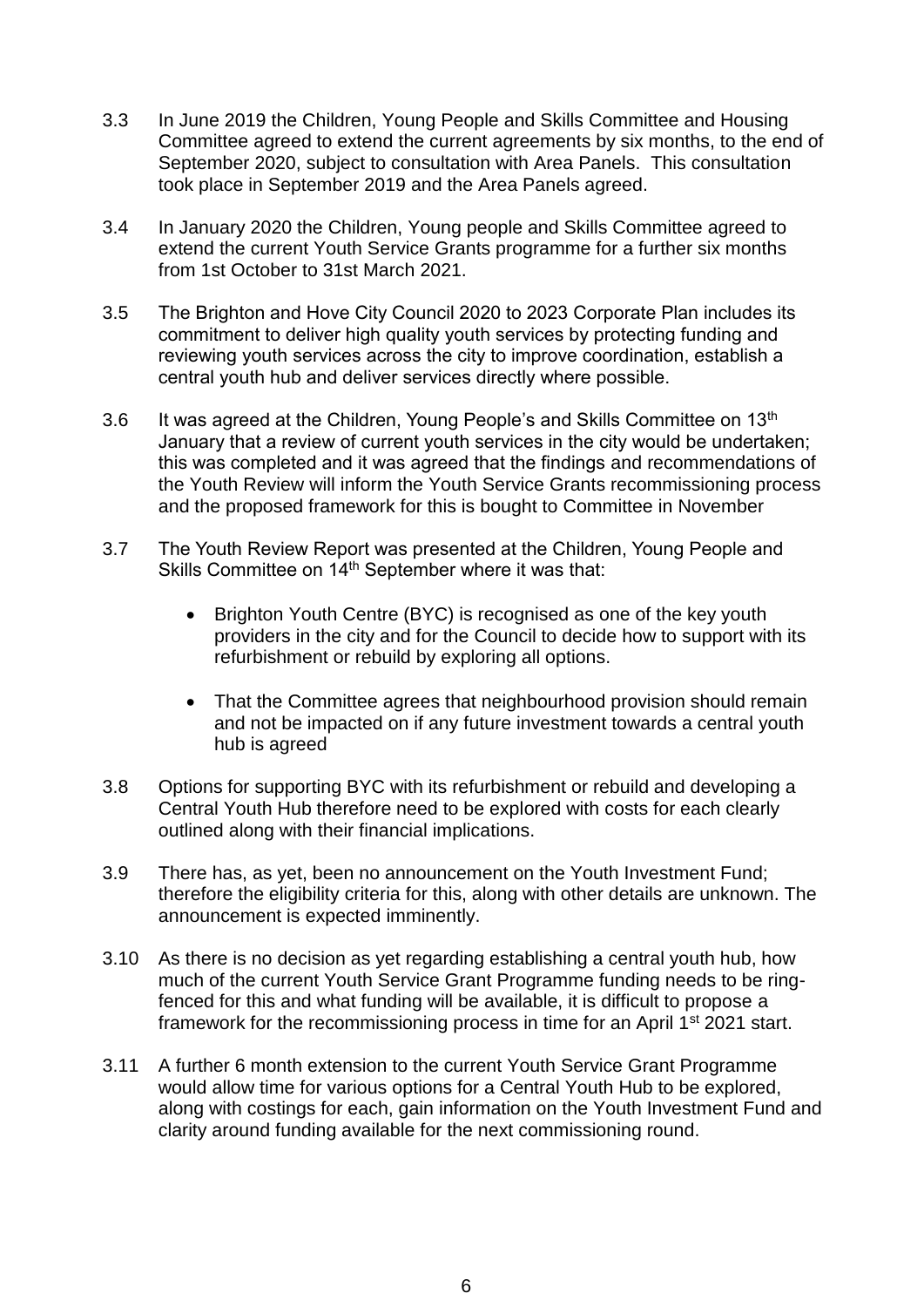## **4. ANALYSIS & CONSIDERATION OF ANY ALTERNATIVE OPTIONS**

4.1 Another option would be to go ahead with the commissioning process within the timescale, leaving it area based with the same amount allocated to each area (the formula used; council house density, areas of deprivation and numbers of young people have not changed significantly), noting that the council is exploring options to establish a central youth hub, therefore the central area funding could change; being clear with all youth providers that the funding is subject to decisions made at full budget council

## **5. COMMUNITY ENGAGEMENT & CONSULTATION**

5.1 The findings from the recent Youth Review informed this paper which included a number of consultation events and an online survey for young people to complete.

## 6. **CONCLUSION**

6.1 Given the gaps in information regarding various options for developing a central youth hub, details of the Youth Investment Fund and the amount available for the Youth Service Grants recommissioning programme a further 6 month extension of the current programme is deemed appropriate. This would allow time to collate all of the information required to make an informed decision regarding any central youth hub development and clarity regarding available funding for the next round of the Youth Service Grants Programme

## **7. FINANCIAL & OTHER IMPLICATIONS:**

Financial Implications:

- 7.1 The 2020/21 gross budget for youth service provision is £1.044m, including £0.005m one-off funding for 20/21 only. Of this £0.394m is for the Youth Service Commissioned services and £0.134m for the Youth Led Grants Programme.
- 7.2 The Council is facing unprecedented financial pressures, any arrangement to commit funding beyond March 2021 will need to be considered, to see if the financial implications outlined in the report, can be accommodated in the 2021/22 budget proposals. Any new commitments, including all options regarding developing a central youth hub along with detailed costings and financial implications, should be considered as part of the draft 2021/22 budget proposals at P&R committee.

*Finance Officer Consulted: Name Davie Ellis Date: 27/10/20*

## Legal Implications:

7.1 In January 2020 the Children, Young people and Skills Committee agreed to extend the current Youth Service Grants programme for a further six months from 1st October to 31st March 2021. The rationale for extending this is set put in the body of the report. The extent of any grant in the new financial year is not yet determined and will not be determined by this Committee. Ultimately any